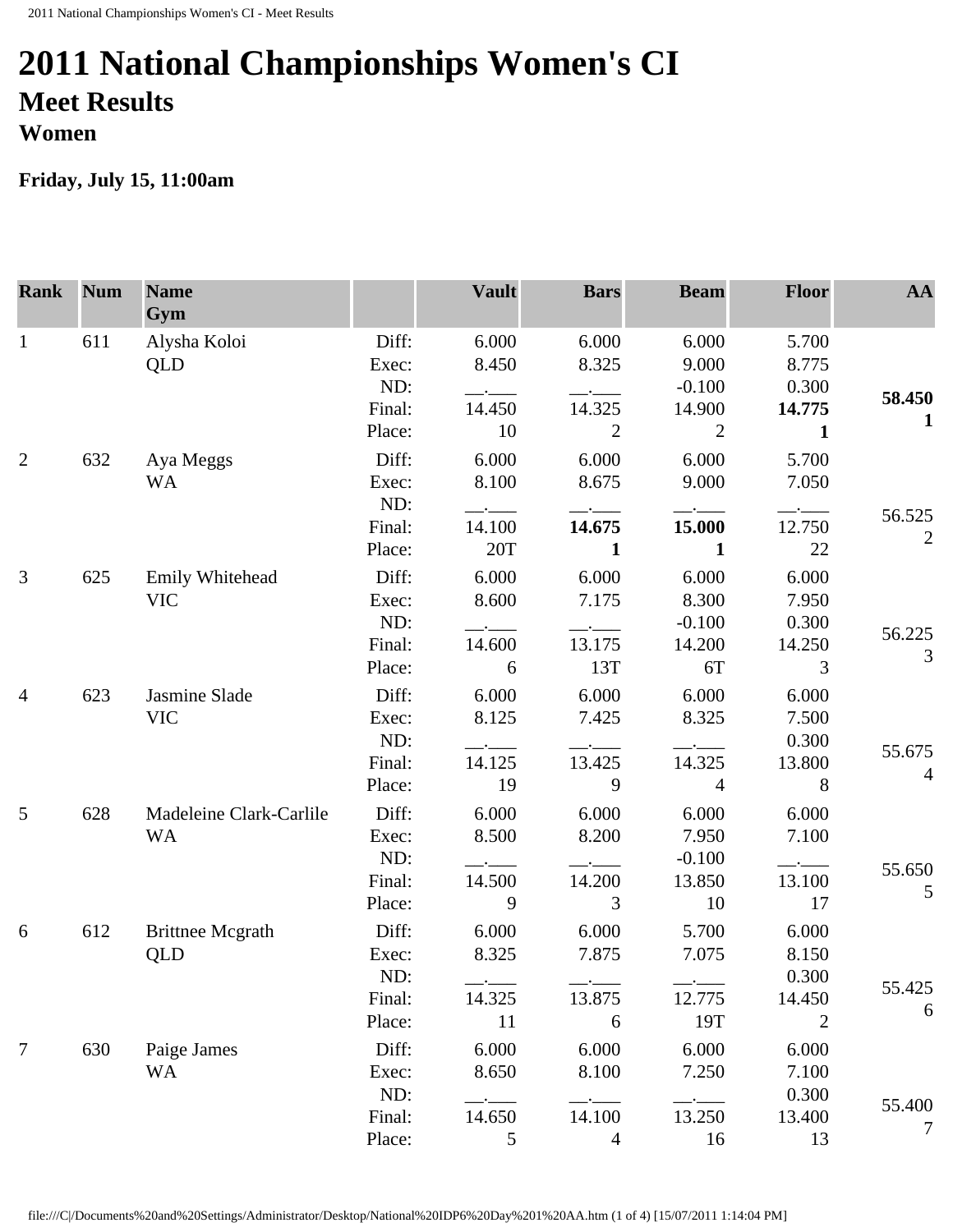2011 National Championships Women's CI - Meet Results

| 8  | 621 | <b>Charlotte Quirk</b><br><b>VIC</b> | Diff:<br>Exec:<br>ND:<br>Final: | 6.000<br>8.550<br>$ -$<br>14.550 | 6.000<br>7.525<br>13.525 | 6.000<br>8.200<br>14.200   | 6.000<br>7.075<br>13.075 | 55.350       |
|----|-----|--------------------------------------|---------------------------------|----------------------------------|--------------------------|----------------------------|--------------------------|--------------|
| 9  | 616 | Alysha Djuric                        | Place:<br>Diff:                 | 7<br>6.000                       | 8<br>6.000               | 6T<br>5.400                | 18T<br>6.000             | 8            |
|    |     | <b>VIC</b>                           | Exec:<br>ND:<br>Final:          | 8.900<br>14.900                  | 8.000<br>14.000          | 6.775<br>12.175            | 7.700<br>13.700          | 54.775       |
|    |     |                                      | Place:                          | 3                                | 5                        | 25                         | 9                        | 9            |
| 10 | 605 | Jaid Otrupcek<br><b>NSW</b>          | Diff:<br>Exec:<br>ND:           | 6.000<br>9.000                   | 6.000<br>6.250           | 6.000<br>7.350             | 6.000<br>8.050           |              |
|    |     |                                      | Final:<br>Place:                | 15.000<br>2                      | 12.250<br>22             | 13.350<br>15               | 14.050<br>6              | 54.650<br>10 |
| 11 | 613 | Emily Messori<br>QLD                 | Diff:<br>Exec:<br>ND:           | 6.000<br>8.525                   | 4.400<br>7.625           | 6.000<br>8.300             | 5.700<br>7.600<br>0.300  |              |
|    |     |                                      | Final:<br>Place:                | 14.525<br>8                      | 12.025<br>23             | 14.300<br>5                | 13.600<br>10             | 54.450<br>11 |
| 12 | 601 | Tarni Basalo<br><b>NSW</b>           | Diff:<br>Exec:<br>ND:           | 6.000<br>8.250                   | 6.000<br>6.275           | 6.000<br>7.750<br>$-0.100$ | 5.700<br>8.500           |              |
|    |     |                                      | Final:<br>Place:                | 14.250<br>14T                    | 12.275<br>20T            | 13.650<br>13               | 14.200<br>$\overline{4}$ | 54.375<br>12 |
| 13 | 624 | Loren Stojcevski<br><b>VIC</b>       | Diff:<br>Exec:<br>ND:           | 6.000<br>7.925                   | 6.000<br>7.200           | 6.000<br>8.000<br>$-0.100$ | 5.400<br>7.575           |              |
|    |     |                                      | Final:<br>Place:                | 13.925<br>25                     | 13.200<br>12             | 13.900<br>9                | 12.975<br>20             | 54.000<br>13 |
| 14 | 617 | Mikayla George<br><b>VIC</b>         | Diff:<br>Exec:<br>ND:           | 6.000<br>9.050                   | 6.000<br>6.275           | 5.700<br>7.450             | 5.700<br>7.750           |              |
|    |     |                                      | Final:<br>Place:                | 15.050<br>1                      | 12.275<br>20T            | 13.150<br>17T              | 13.450<br>12             | 53.925<br>14 |
| 15 | 604 | <b>Shannon Farrell</b><br><b>NSW</b> | Diff:<br>Exec:<br>ND:           | 6.000<br>7.500                   | 6.000<br>6.650           | 5.700<br>8.275             | 6.000<br>7.350           |              |
|    |     |                                      | Final:<br>Place:                | 13.500<br>29                     | 12.650<br>19             | 13.975<br>8                | 13.350<br>14             | 53.475<br>15 |
| 16 | 622 | <b>Logan Sharrock</b><br><b>VIC</b>  | Diff:<br>Exec:<br>ND:           | 6.000<br>8.200                   | 6.000<br>6.800           | 6.000<br>7.725             | 5.700<br>7.025           |              |
|    |     |                                      | Final:<br>Place:                | 14.200<br>18                     | 12.800<br>16             | 13.725<br>12               | 12.725<br>23             | 53.450<br>16 |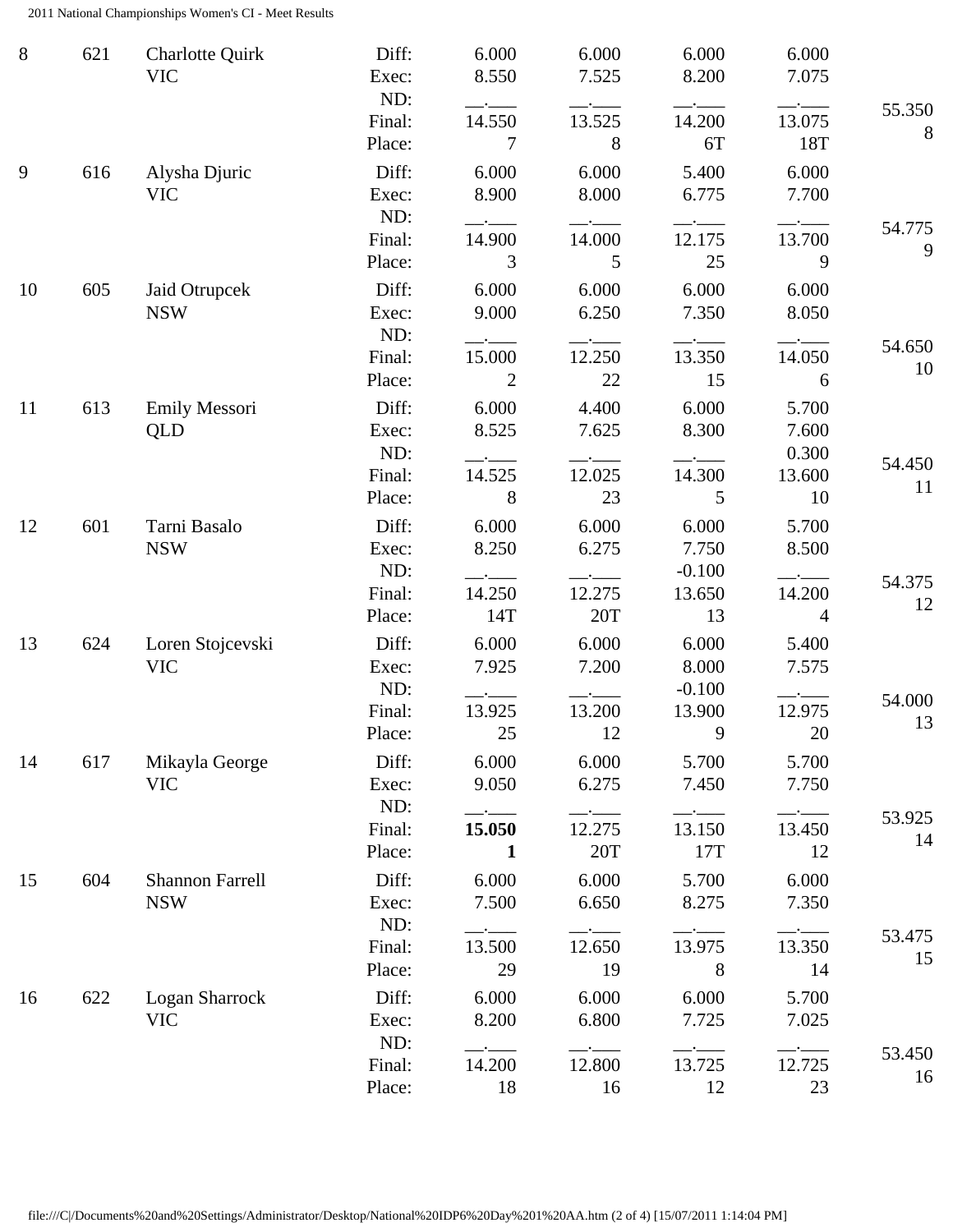2011 National Championships Women's CI - Meet Results

| 17 | 608 | Alexandra Venianakis<br><b>NSW</b> | Diff:<br>Exec:<br>ND:           | 6.000<br>8.300           | 6.000<br>7.625          | 5.400<br>7.750             | 5.400<br>6.750                    |              |
|----|-----|------------------------------------|---------------------------------|--------------------------|-------------------------|----------------------------|-----------------------------------|--------------|
|    |     |                                    | Final:<br>Place:                | 14.300<br>12             | 13.625<br>7             | 13.150<br>17T              | 12.150<br>26                      | 53.225<br>17 |
| 18 | 619 | Aleisha Mckay<br><b>VIC</b>        | Diff:<br>Exec:<br>ND:           | 6.000<br>8.250           | 6.000<br>6.750          | 5.700<br>7.175<br>$-0.100$ | 6.000<br>7.325                    |              |
|    |     |                                    | Final:<br>Place:                | 14.250<br>14T            | 12.750<br>17            | 12.775<br>19T              | 13.325<br>15                      | 53.100<br>18 |
| 19 | 627 | <b>Keeley Austin</b><br><b>WA</b>  | Diff:<br>Exec:<br>ND:           | 6.000<br>7.675           | 6.000<br>6.675          | 6.000<br>7.600             | 6.000<br>7.125                    |              |
|    |     |                                    | Final:<br>Place:                | 13.675<br>28             | 12.675<br>18            | 13.600<br>14               | 13.125<br>16                      | 53.075<br>19 |
| 20 | 631 | Paige Meckenstock<br><b>WA</b>     | Diff:<br>Exec:<br>ND:           | 6.000<br>8.275           | 6.000<br>7.400          | 5.400<br>6.375             | 5.700<br>7.075<br>0.300           | 52.525       |
|    |     |                                    | Final:<br>Place:                | 14.275<br>13             | 13.400<br>10            | 11.775<br>27               | 13.075<br>18T                     | 20           |
| 21 | 609 | Fiona Wallace<br><b>NSW</b>        | Diff:<br>Exec:<br>ND:           | 6.000<br>8.225           | 5.400<br>6.475          | 5.700<br>6.775<br>$-0.100$ | 6.000<br>8.000                    | 52.475       |
|    |     |                                    | Final:<br>Place:                | 14.225<br>17             | 11.875<br>24            | 12.375<br>22T              | 14.000<br>7                       | 21           |
| 22 | 603 | Kayleigh Falconer<br><b>NSW</b>    | Diff:<br>Exec:<br>ND:<br>Final: | 6.000<br>8.100<br>14.100 | 6.000<br>3.350<br>9.350 | 6.000<br>8.850<br>14.850   | 6.000<br>7.850<br>0.300<br>14.150 | 52.450<br>22 |
| 23 | 610 | <b>Holly Cushing</b><br>QLD        | Place:<br>Diff:<br>Exec:<br>ND: | 20T<br>6.000<br>8.250    | 29<br>6.000<br>7.175    | 3<br>6.000<br>7.750        | 5.700<br>5.525                    |              |
|    |     |                                    | Final:<br>Place:                | 14.250<br>14T            | 13.175<br>13T           | 13.750<br>11               | $ -$<br>11.225<br>28              | 52.400<br>23 |
| 24 | 629 | Yasmin Collier<br><b>WA</b>        | Diff:<br>Exec:<br>ND:           | 6.000<br>7.125           | 6.000<br>6.950          | 6.000<br>5.825             | 5.700<br>6.925                    |              |
|    |     |                                    | Final:<br>Place:                | 13.125<br>30             | 12.950<br>15            | 11.825<br>26               | 12.625<br>24                      | 50.525<br>24 |
| 25 | 606 | Hannah Tam<br><b>NSW</b>           | Diff:<br>Exec:                  | 6.000<br>8.100           | 6.000<br>7.225          | 6.000<br>6.475             | 4.200<br>6.400                    |              |
|    |     |                                    | ND:<br>Final:<br>Place:         | 14.100<br>20T            | 13.225<br>11            | 12.475<br>21               | 10.600<br>29                      | 50.400<br>25 |